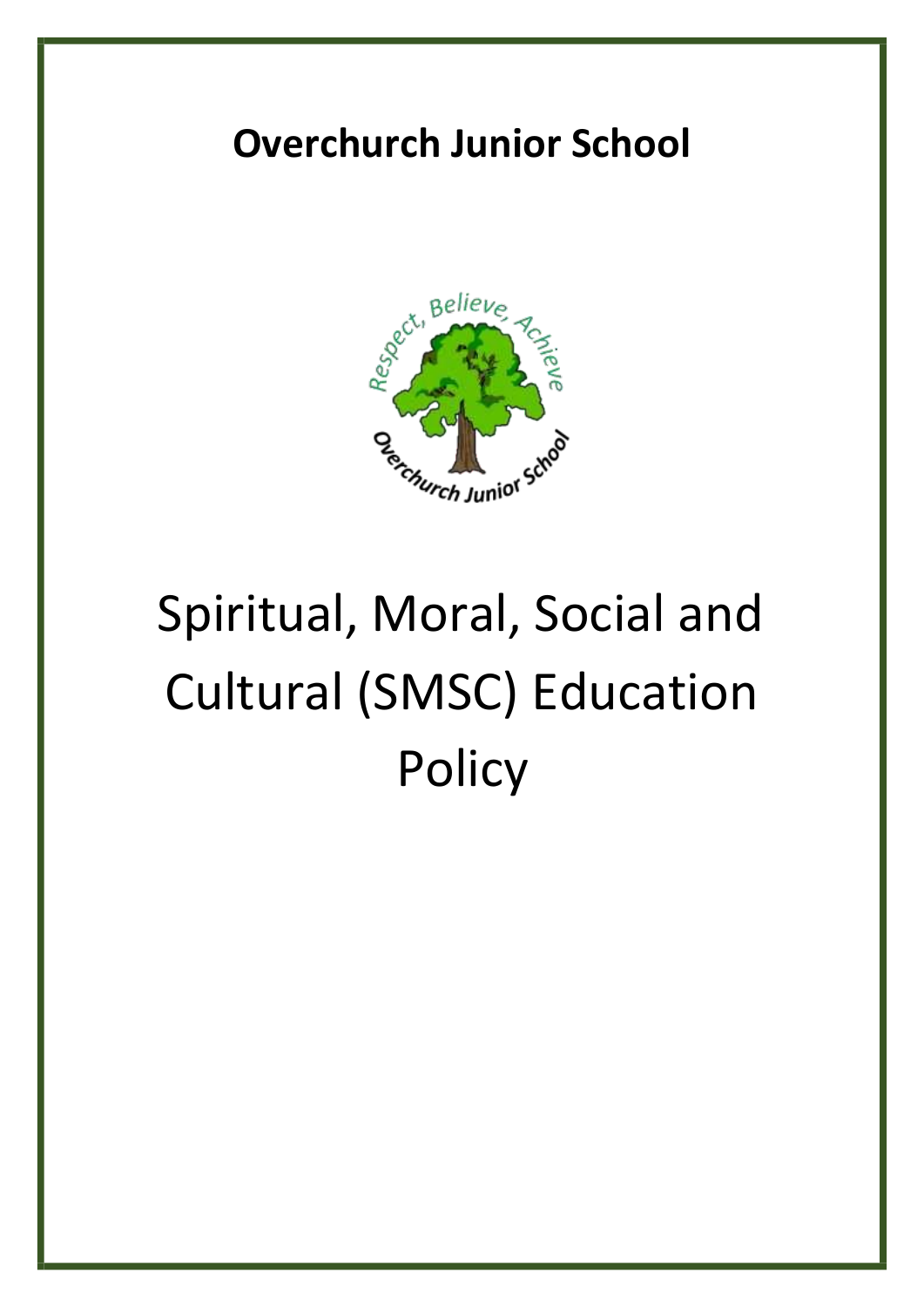#### **Contents:**

#### Statement of intent

- 1. Legal framework
- 2. Guiding principles
- 3. Cross-curriculum teaching and learning
- 4. Community links
- 5. SMSC matrix
- 6. Promoting fundamental British values
- 7. Monitoring and evaluation

#### **Statement of intent**

At Overchurch Junior School, the pupils and their learning are at the very heart of every decision we make. This policy reflects our diverse mix of pupils and does not discriminate against any protected characteristics.

Through this policy, we will help pupils to develop an inner discipline and encourage them to not just 'follow the crowd'  $\Box$  they will make up their own minds and be ready to accept responsibility for what they do. They will grow through making choices and holding themselves to account for the choices they have made. They will want to be honest with themselves and with others. The spiritual, moral, social and cultural (SMSC) education of our pupils is cross-curricular and not limited to specific SMSC lessons.

#### **Aims**

Through the implementation of this SMSC Policy, we aim to:

- Provide a safe, caring and happy environment where each pupil is valued as an individual and can develop towards their full potential.
- Provide for each pupil a wide, balanced curriculum of high-quality, appropriate to the interests and aspirations of the individual, and encourage the development of the whole person – fulfilling the requirements of the national curriculum.
- Develop the potential of each pupil within their capabilities, recognising different needs and abilities and providing challenges and appropriate teaching at each stage of development.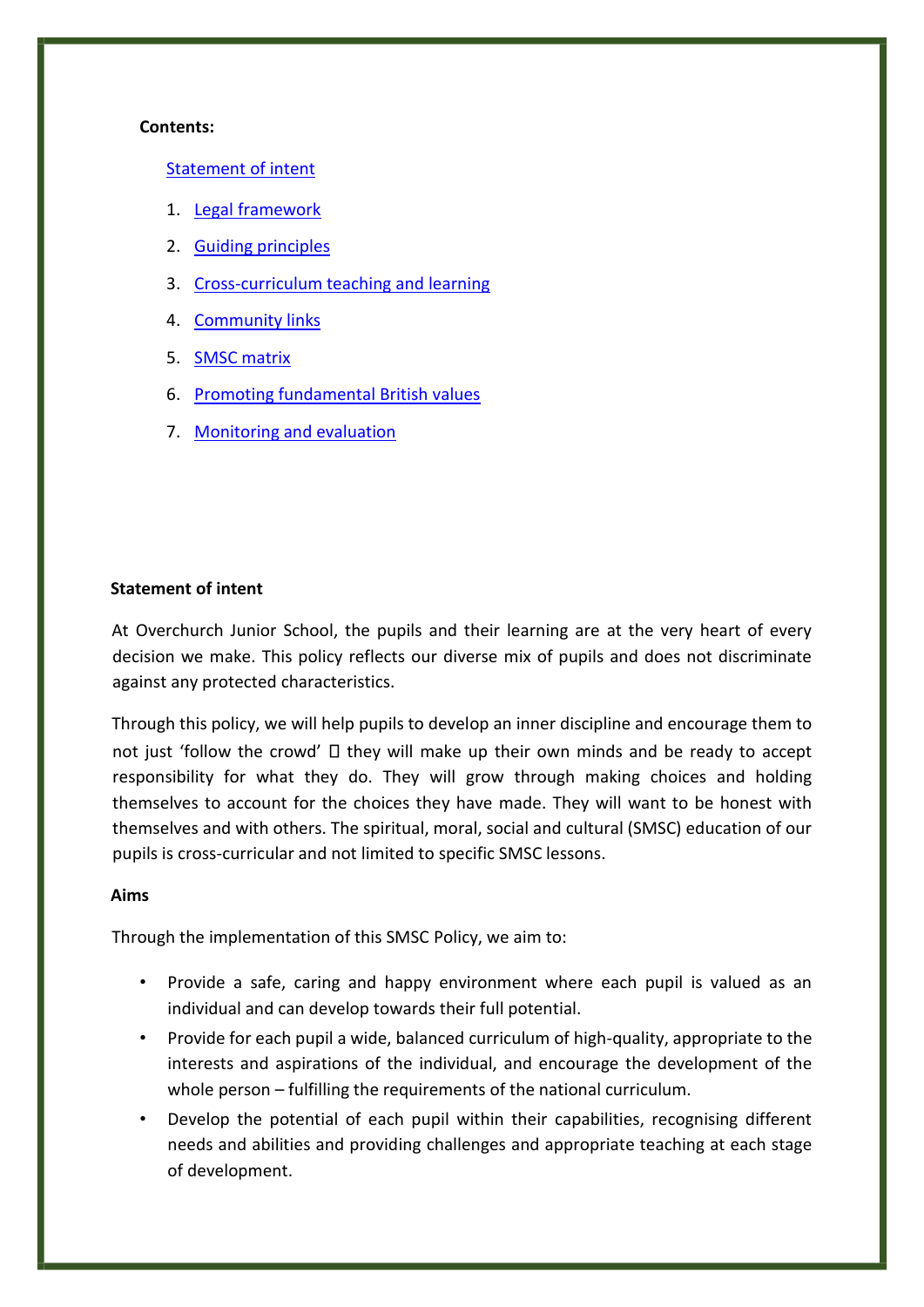- Set and maintain standards of discipline, courtesy and general moral values so that the school community can function effectively.
- Engender a sense of self-respect, independence and self-motivation to increase the individual's capacity to accept responsibility for actions taken.
- Encourage pupils to recognise their responsibility to, and dependence on, others to help them become active, reasoning participants in a democratic society.
- Provide a non-sexist, non-racist atmosphere that fosters respect for religious and moral values linked with tolerance of other people, races, religions and lifestyles.
- Foster links between home and school to develop a partnership with parents in the education of their children.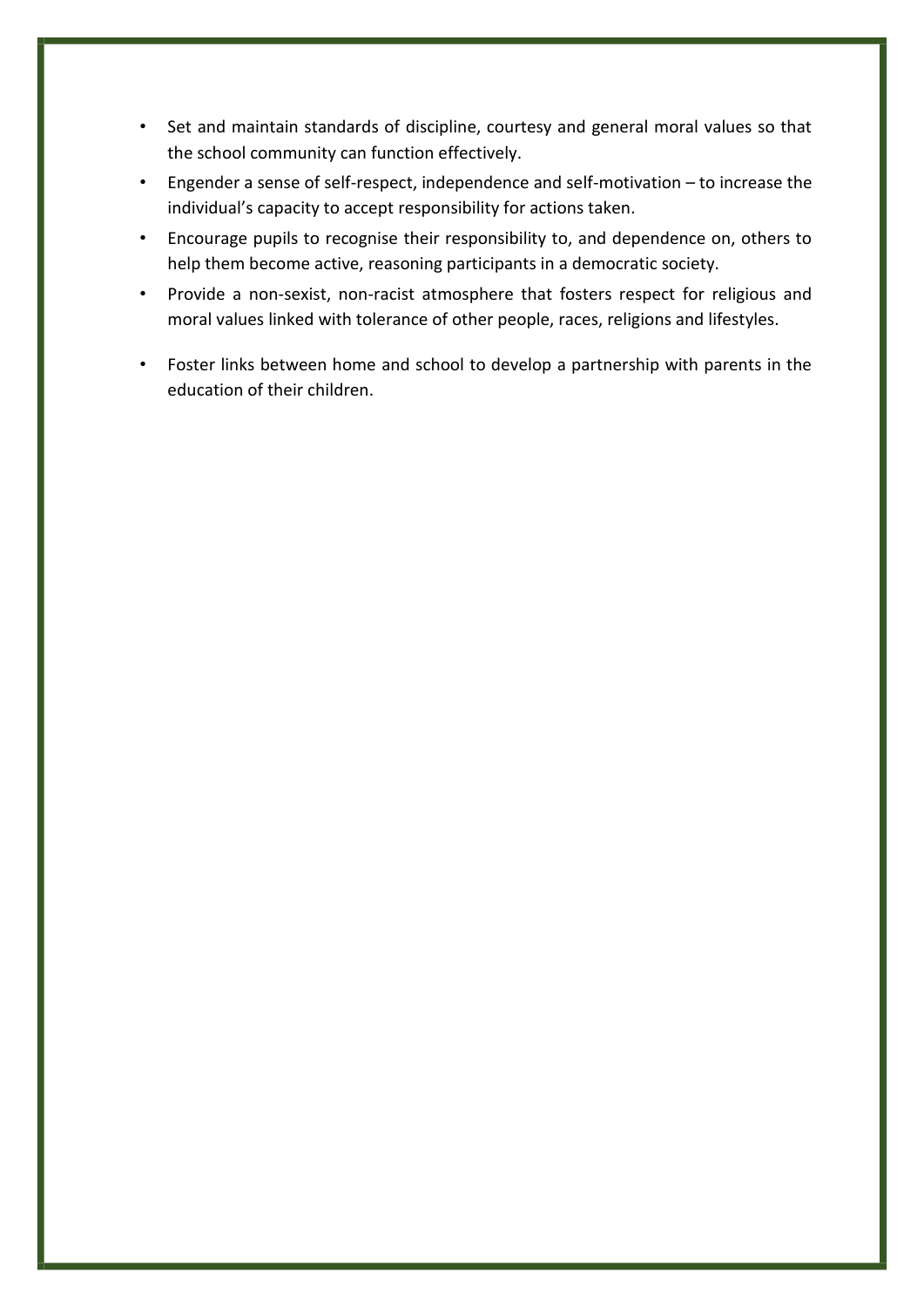#### **1. Legal framework**

- 1.1. This policy has due regard to all relevant legislation and statutory guidance including, but not limited to, the following:
	- The Education Act 2002
	- DfE (2014) 'Promoting fundamental British values as part of SMSC in schools'
- 1.2. This policy operates in conjunction with the following school policies:
	- **Child Protection and Safeguarding Policy**
	- **E-safety Policy**
	- **Behaviour Policy**
	- **Anti-bullying Policy**
	- **Health and Safety Policy**
	- **Special Educational Needs and Disabilities (SEND) Policy**
	- **Supporting Pupils with Medical Conditions Policy**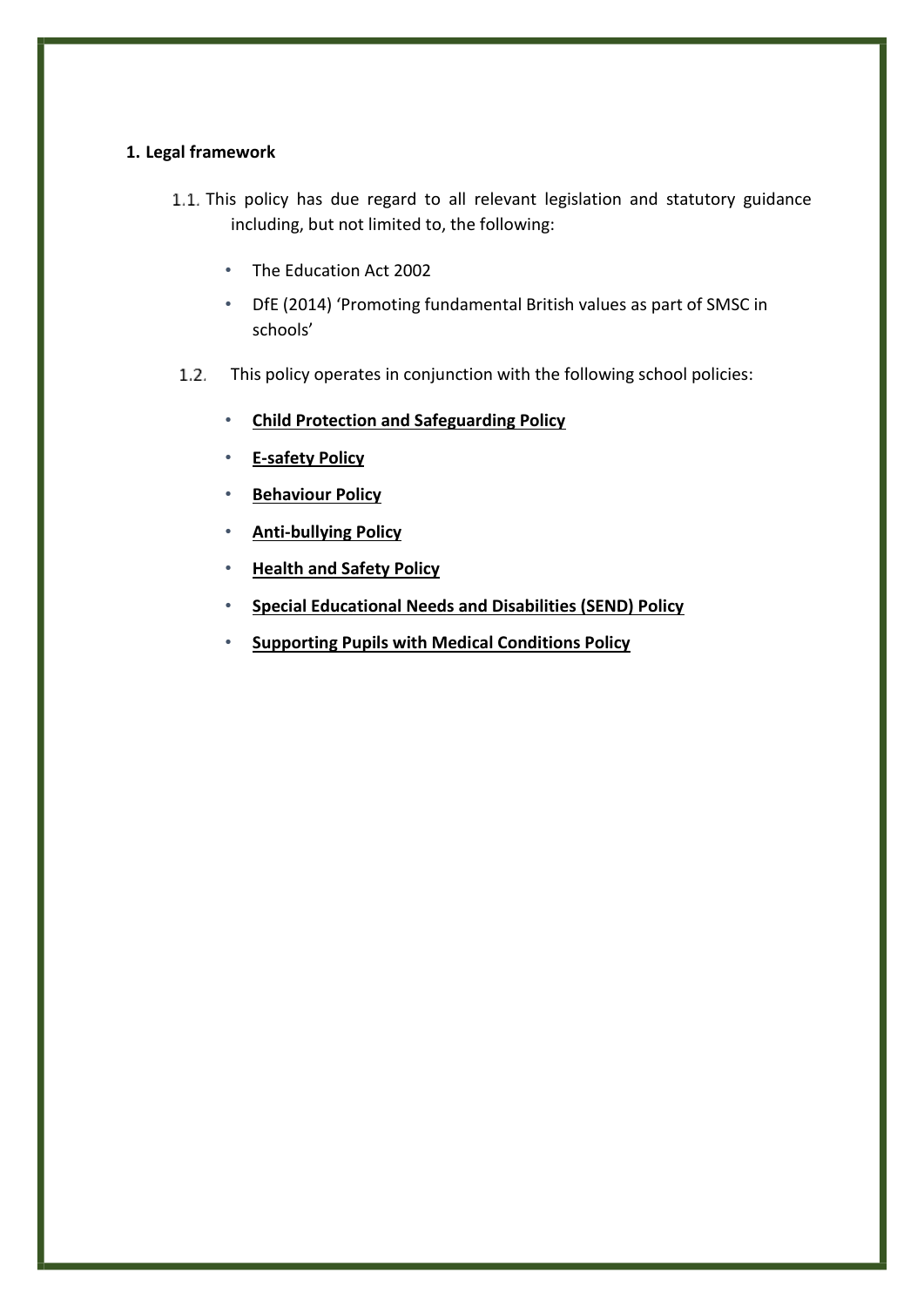## **2. Guiding principles**

#### **Spiritual development**

- $2.1.$ The spiritual development of pupils is shown by their:
	- Ability to be reflective about their beliefs, religious or otherwise, that inform their perspective on life.
	- Knowledge of, and respect for, different people's faiths, feelings and values.
	- Sense of enjoyment and fascination in learning about themselves, others and the world around them.
	- Use of imagination and creativity in their learning.  $\Box$  Willingness to reflect on their experiences.

#### **Moral development**

- The moral development of pupils is shown by their:  $2.2.$ 
	- Ability to recognise the difference between right and wrong, readily apply this understanding in their own lives and, in so doing, respect the civil and criminal law of England.
	- Understanding of the consequences of their behaviour and actions.
	- Interest in investigating and offering reasoned views about moral and ethical issues, and their ability to understand and appreciate the viewpoints of others on these issues.

#### **Social development**

- $2.3.$ The social development of pupils is shown by their:
	- Use of a range of social skills in different contexts, including working and socialising with pupils from different religious, ethnic and socioeconomic backgrounds.
	- Willingness to participate in a variety of community and social settings, including by volunteering, cooperating well with others and being able to resolve conflicts effectively.
	- Ability to use modern communication technology, including mobile technology, the internet and social media, safely.
	- Acceptance and engagement with the fundamental British values of democracy, the rule of law, individual liberty and mutual respect, and tolerance of those with different faiths and beliefs. The pupils should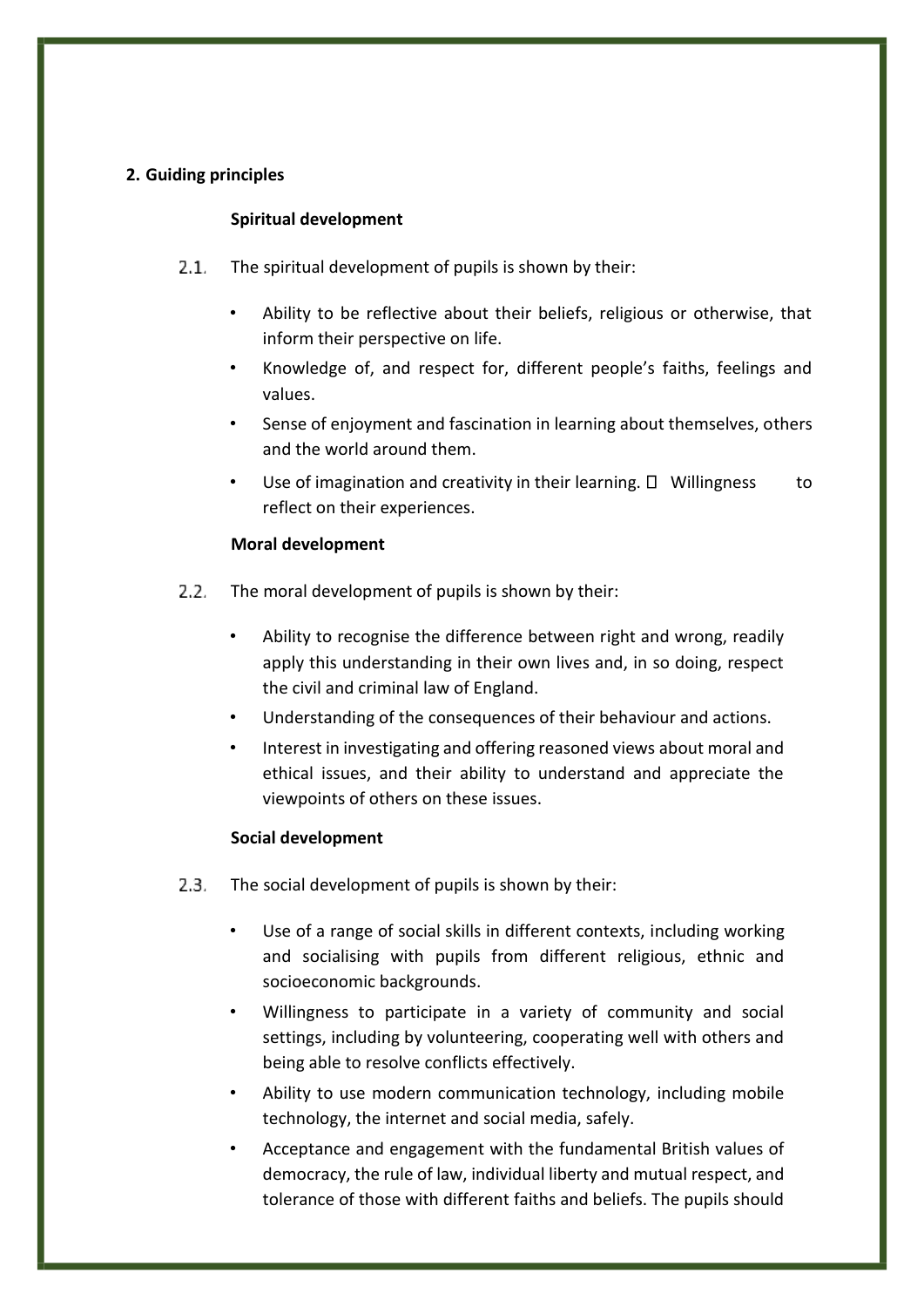also develop and demonstrate skills and attitudes that will allow them to participate fully in, and contribute positively to, life in modern Britain.

### **Cultural development**

- The cultural development of pupils is shown by their:  $2.4.$ 
	- Understanding and appreciation of the wide range of cultural influences that have shaped their own heritage and that of others.
	- Understanding and appreciation of the range of different cultures within the school, and further afield, as an essential element of their preparation for life in modern Britain.
	- Knowledge of Britain's democratic parliamentary system and its central role in shaping our history and values, and in continuing to develop Britain.
	- Willingness to participate in, and respond positively to, artistic, sporting and cultural opportunities.
	- Interest in exploring, improving their understanding of, and showing respect for, different faiths and cultures.
	- Understanding, acceptance, respect for, and celebration of, diversity, as shown by their tolerance and attitudes towards different religious, ethnic and socio-economic groups in the local, national and global communities.
	- Ability to recognise and value the things shared across cultural, religious, ethnic and socio-economic communities.

# **3. Cross-curriculum teaching and learning**

- $3.1.$ SMSC education will take place across all areas of the curriculum.
- 3.2. SMSC has particularly strong links to religious education, collective worship, pastoral sessions and PSHE education.
- All areas of the curriculum will draw examples from as wide a range of cultural contexts as possible.
- In order to develop a strong sense of identity in our pupils, we will use classroom discussion to enable them to:
	- Talk about their experiences and feelings.
	- Express and clarify personal ideas and beliefs.
	- Speak about difficult events, e.g. bullying and death.
	- Share thoughts and feelings with other people.
	- Explore relationships with friends, family and others.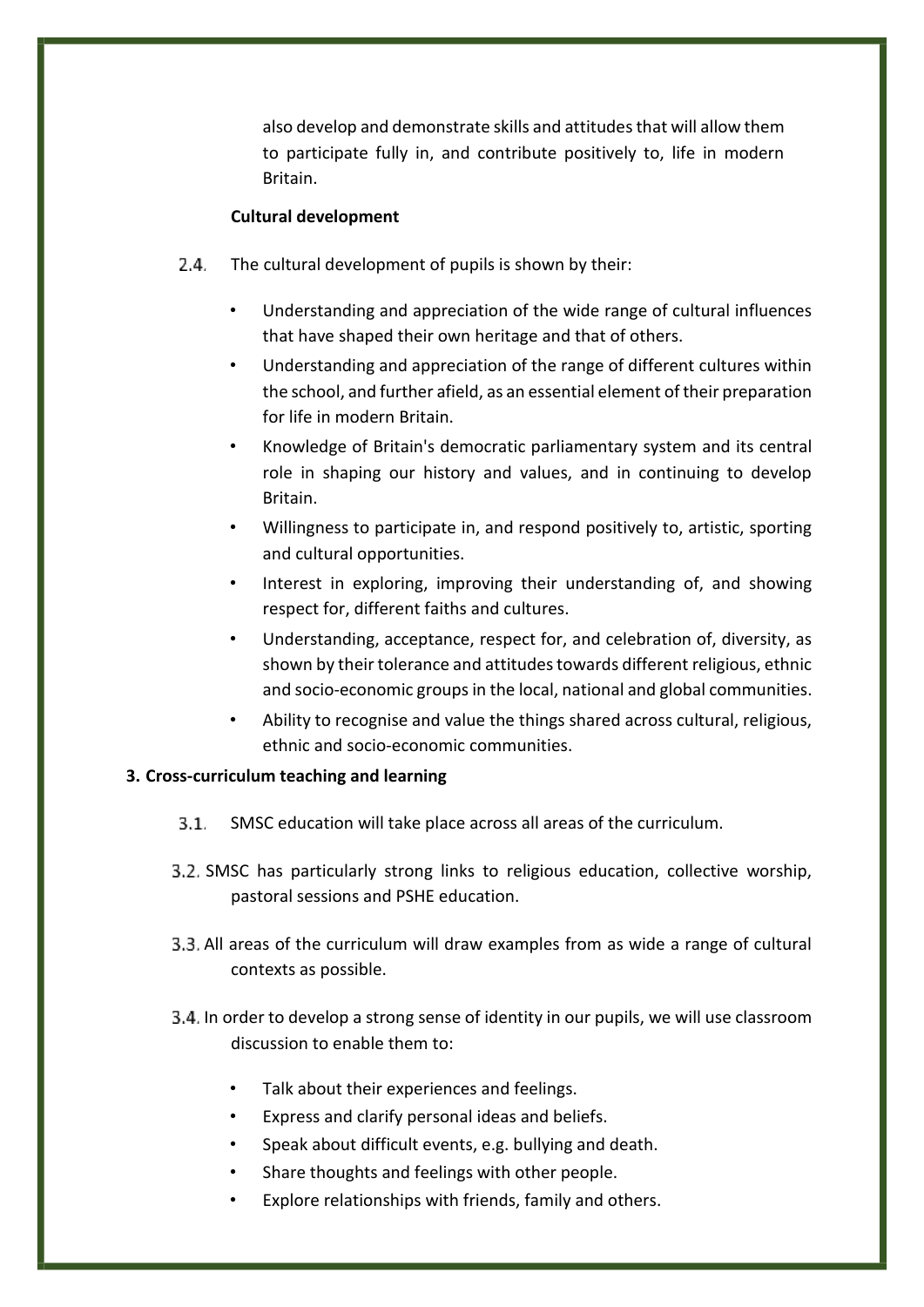- Consider the needs and behaviour of others.
- Show empathy.
- Develop self-esteem and respect for others.
- Develop a sense of belonging.
- Develop the skills and attitudes that enable them to develop socially, morally, spiritually and culturally, e.g. empathy, respect, openmindedness, sensitivity, critical awareness, etc.
- Many areas across the curriculum provide opportunities for pupils to:
	- Listen and talk to each other.
	- Learn to treat all as equals, accepting people who are different because of physical and learning difficulties.
	- Agree and disagree.
	- Experience good role models.
	- Take turns and share equipment.
	- Work co-operatively and collaboratively.
- 3.6. We may use the following methods to help pupils develop an understanding of how they can influence decision-making through the democratic process:
	- Electing a school council
	- Hearing pupils' voice through pupil surveys and pupil boxes
	- Establishing monitoring roles for pupils, e.g. class monitors, lunch monitors, register monitors, assembly monitors and cloakroom monitors, to allow pupils opportunities to deliver messages and look after younger pupils
	- Appointing playground leaders
	- Voting on charities to support
	- Issuing pupil exit questionnaires, in particular for pupils leaving the school, for example, those moving onto the next stage in their education
	- Writing balanced arguments in English lessons
	- Providing pupils with opportunities to take part in debates and public speaking activities
- 3.7. We may use the following methods to help pupils develop an understanding of the rule of law:
	- Setting high expectations for attendance, punctuality and behaviour
	- Setting classroom and school rules
	- Teaching pupils about health and safety laws, including e-safety laws, relevant to the school setting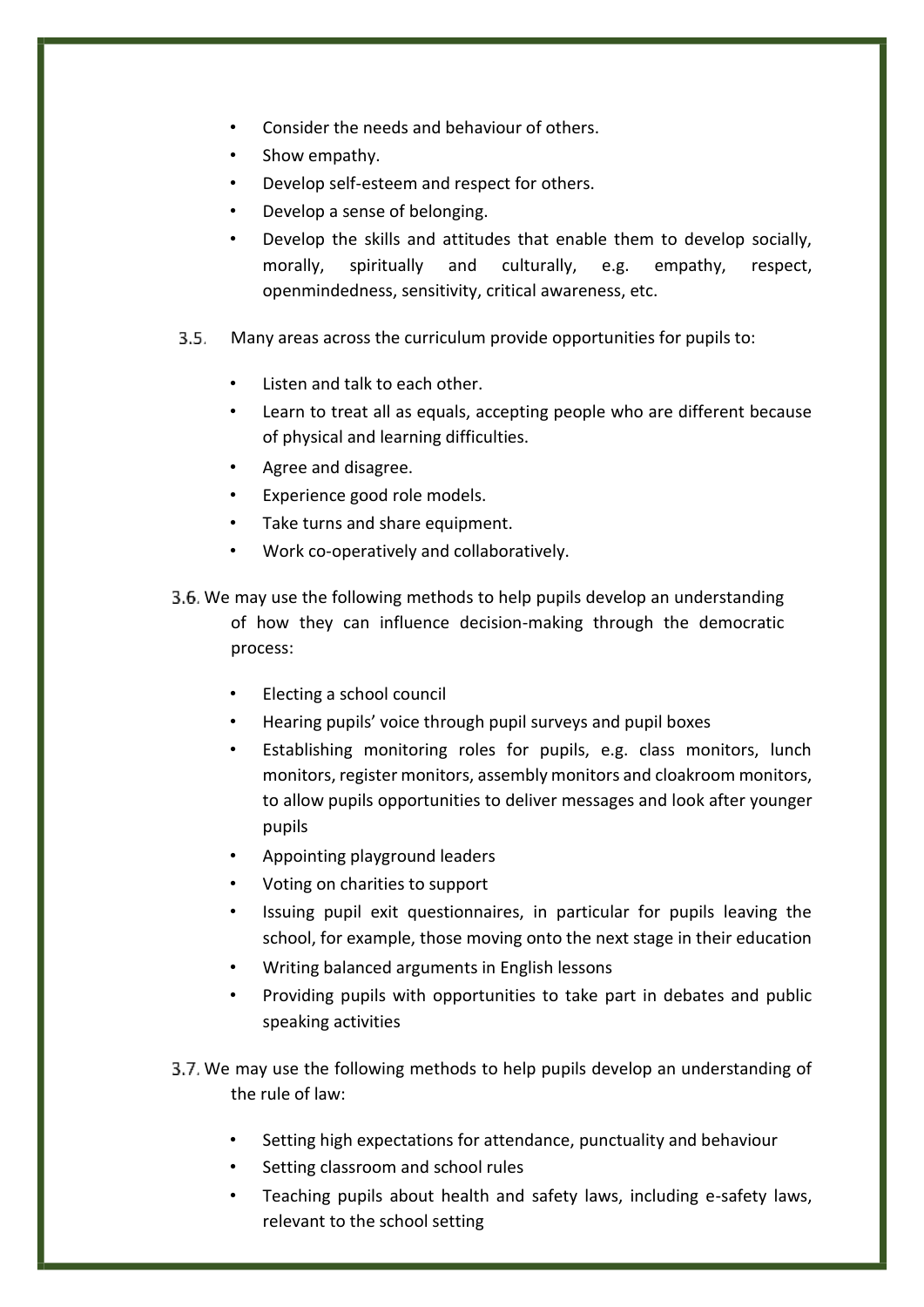- Teaching pupils about the roles of all those who help us, including staff members, emergency services, friends and family
- Teaching pupils about the role of the monarchy and of previous monarchies
- Providing pupils with opportunities to celebrate the lives of people who have influenced the course of history
- Encouraging pupils to behave appropriately at mealtimes.
- 3.8. We may use the following methods to help pupils develop an understanding of different faiths and beliefs:
	- Celebrating differences and similarities through cultural event days, for example, International Day
	- Arranging trips to places of worship
	- Teaching about different beliefs and cultures
	- Exploring morals through lessons, stories and assemblies
	- Arranging visits from various religious leaders
	- Blocking out times in the timetable for in-depth religious study
- $3.9.$ Additional practical activities to encourage pupils' SMSC development include:
	- Working together in different groupings and situations.
	- Hearing music from different composers, cultures and genres.
	- Meeting people from different cultures and countries.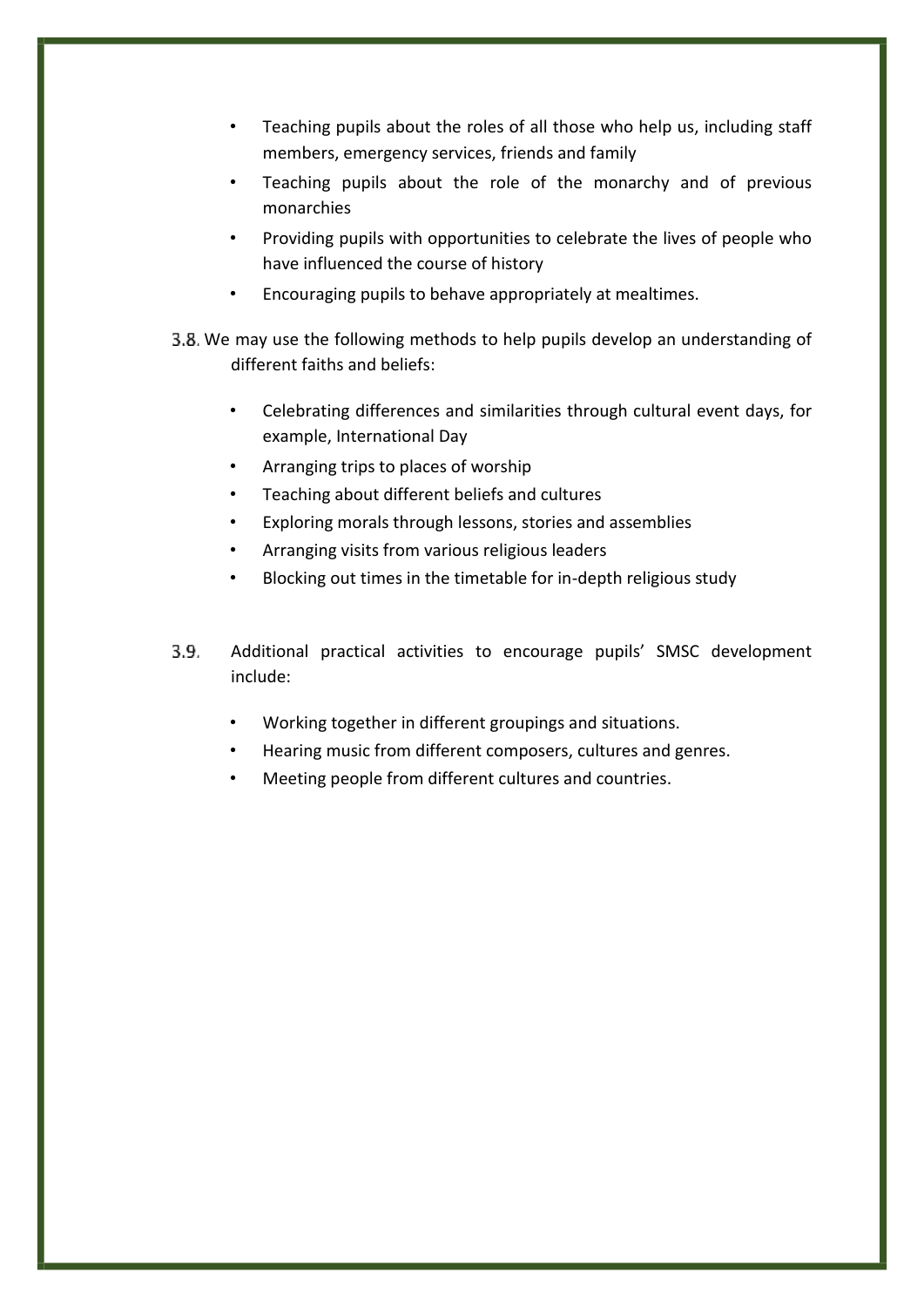Participating in a variety of different educational visits.

- Participating in live performances.
- Studying literature and art from different cultures, supported by visits from writers and artists and participation in workshops.
- Hearing and seeing live performances by professional actors, dancers and musicians.
- Learning songs from different cultures and playing a range of instruments including steel pans and samba instruments.
- Making and evaluating food from other countries.
- Studying the contributions to society that certain famous people have made.
- 3.10. Teachers will help pupils' SMSC development by:
	- Encouraging teamwork in PE and games.
	- Encouraging an appreciation of, and respect for, the work and performance of other pupils, regardless of ability.
	- Using assembly themes to explore important aspects of both British heritage and other cultures, e.g. festival days, the patron saints and global events.

#### **4. Community links**

- 4.1. The school has strong links with the wider community and develops these links by reaching out to the community through the following activities:
	- **Red Nose Day**
	- **Singing at Sainsbury's and local home.**

#### **5. SMSC matrix**

5.1. The **SMSC** matrix located in the appendices shows where spiritual, moral, social and cultural education, respectively, are embedded into subjects and provides evidence of their inclusion.

#### **6. Promoting fundamental British values**

We will take the following actions to promote fundamental British values: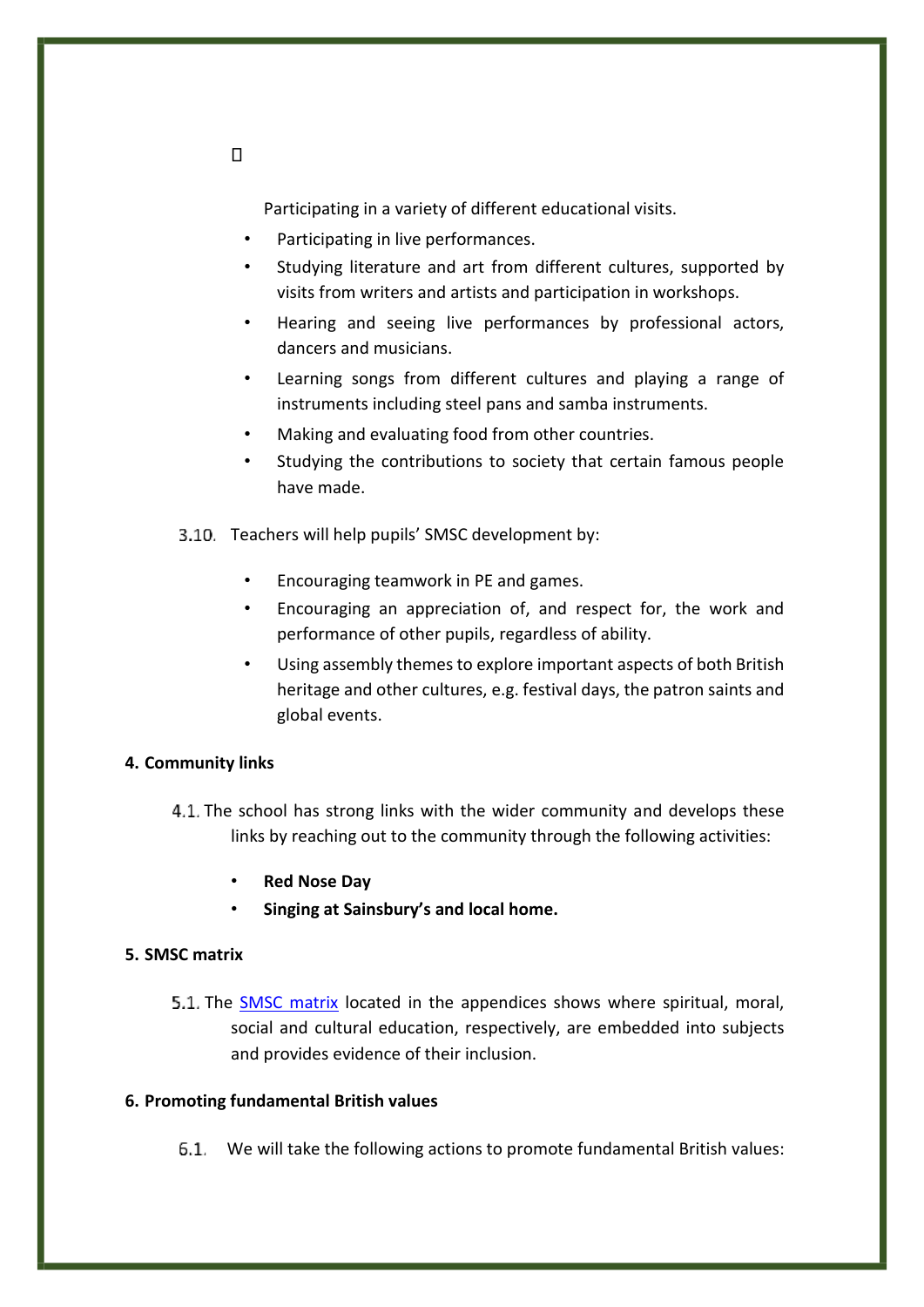- Including in suitable parts of the curriculum age-appropriate material on the strengths, advantages and disadvantages of democracy, and how democracy and the law works in Britain compared to other countries.
- Teaching pupils a broad and balanced international history.
- Representing the cultures of all our pupils within the curriculum.
- Teaching a wide range of English and non-English literature. Commemorating World War 1 and 2.
- Demonstrating the historical importance of the Commonwealth.
- Ensuring that all pupils have a voice that is listened to.
- Demonstrating how democracy works by actively promoting democratic processes, for example, via a school council.
- Using general and local elections to hold mock elections and provide pupils with the opportunity to learn how to argue and defend points of view.
- Using teaching resources from a wide variety of sources to help pupils learn about and understand a range of faiths.
- Using extra-curricular activities to promote fundamental British values.
- $6.2.$ Through our SMSC programme, we will:
	- Enable pupils to develop their self-knowledge, self-esteem and selfconfidence.
	- Enable pupils to distinguish right from wrong and to respect the civil and criminal law of England.
	- Encourage pupils to accept responsibility for their behaviour, show initiative and understand how they can contribute positively to the lives of those living and working in the locality of the school and to society more widely.
	- Enable pupils to acquire a broad general knowledge of, and respect for, public institutions and services in England.
	- Further tolerance and harmony between different cultural traditions by enabling pupils to acquire an appreciation of, and respect for, their own and other cultures.
	- Encourage respect for other people.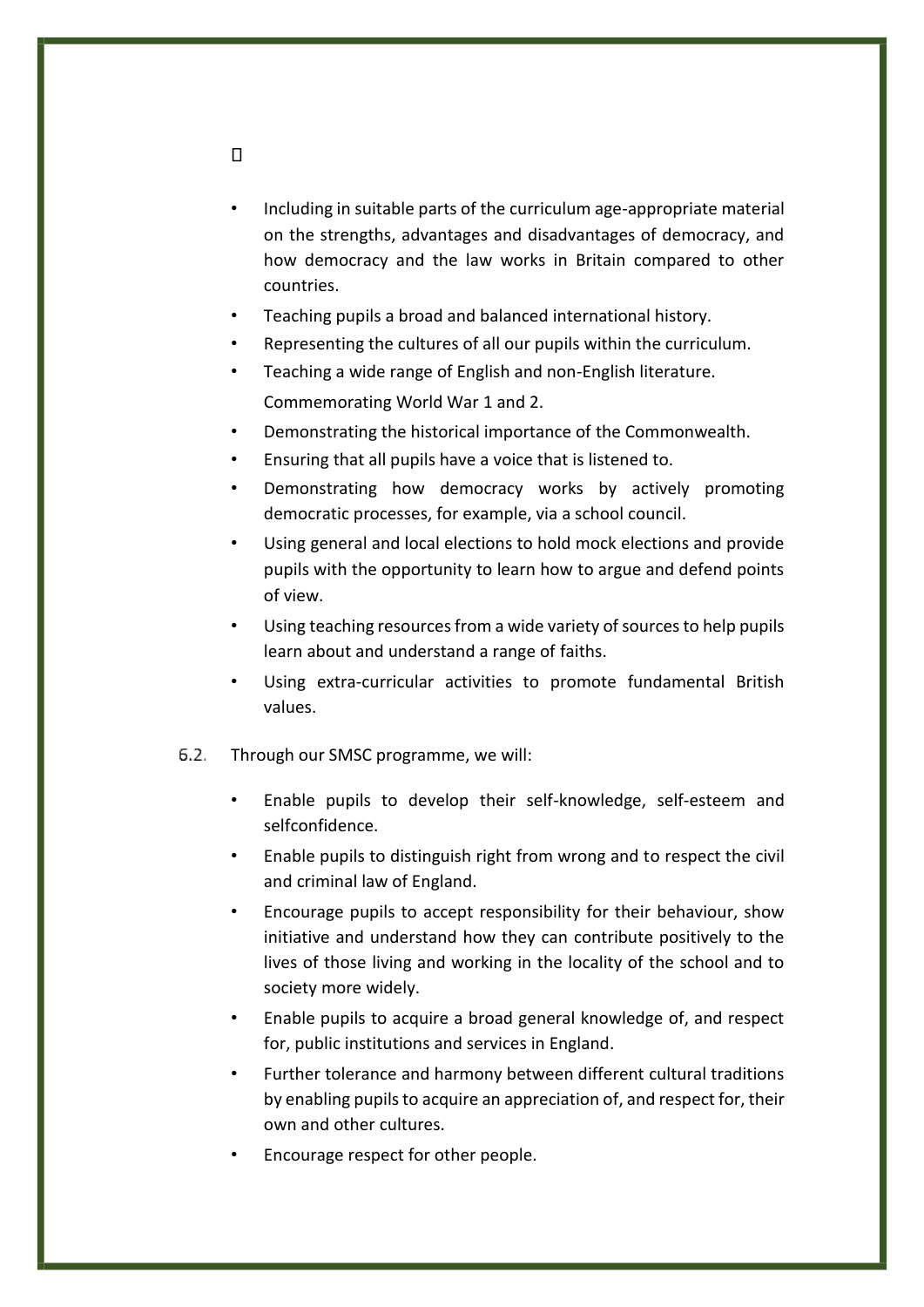- Encourage respect for democracy and support for participation in the democratic processes, including respect for the basis on which the law is made and applied in England.
- By promoting fundamental British values through SMSC education, we will provide pupils with:
	- An understanding of how they can influence decision making through the democratic process.
	- An appreciation that living under the rule of law protects them and is essential for their wellbeing and safety.
	- An understanding that there is a separation of power between the executive and the judiciary, and while some public bodies, for example the police, can be held to account by parliament, others maintain independence, for example, the court system.

An understanding that their freedom to choose and hold faiths and beliefs is protected by law.

- An acceptance that people of different faiths and beliefs to themselves (and those with no faiths or beliefs) should be accepted and tolerated, and should not be subject to prejudicial or discriminatory behaviour.
- An understanding of the importance of identifying and combatting discrimination.
- The school is not obliged to promote teachings, beliefs or opinions in conflict with its own, but will not promote discrimination against pupils or groups based on their belief, opinion or background.

# **7. Monitoring and evaluation**

- 7.1. We listen to the views of our pupils and their parents. We operate an opendoor policy for the sharing of views and have a formal system in place including:
	- An annual pupil questionnaire.
	- Pupil/teacher meetings.
	- An annual parents' questionnaire.  $\Box$  Parents' evenings/meetings.
- $7.2.$ SMSC provision is reviewed on an annual basis in the following ways: